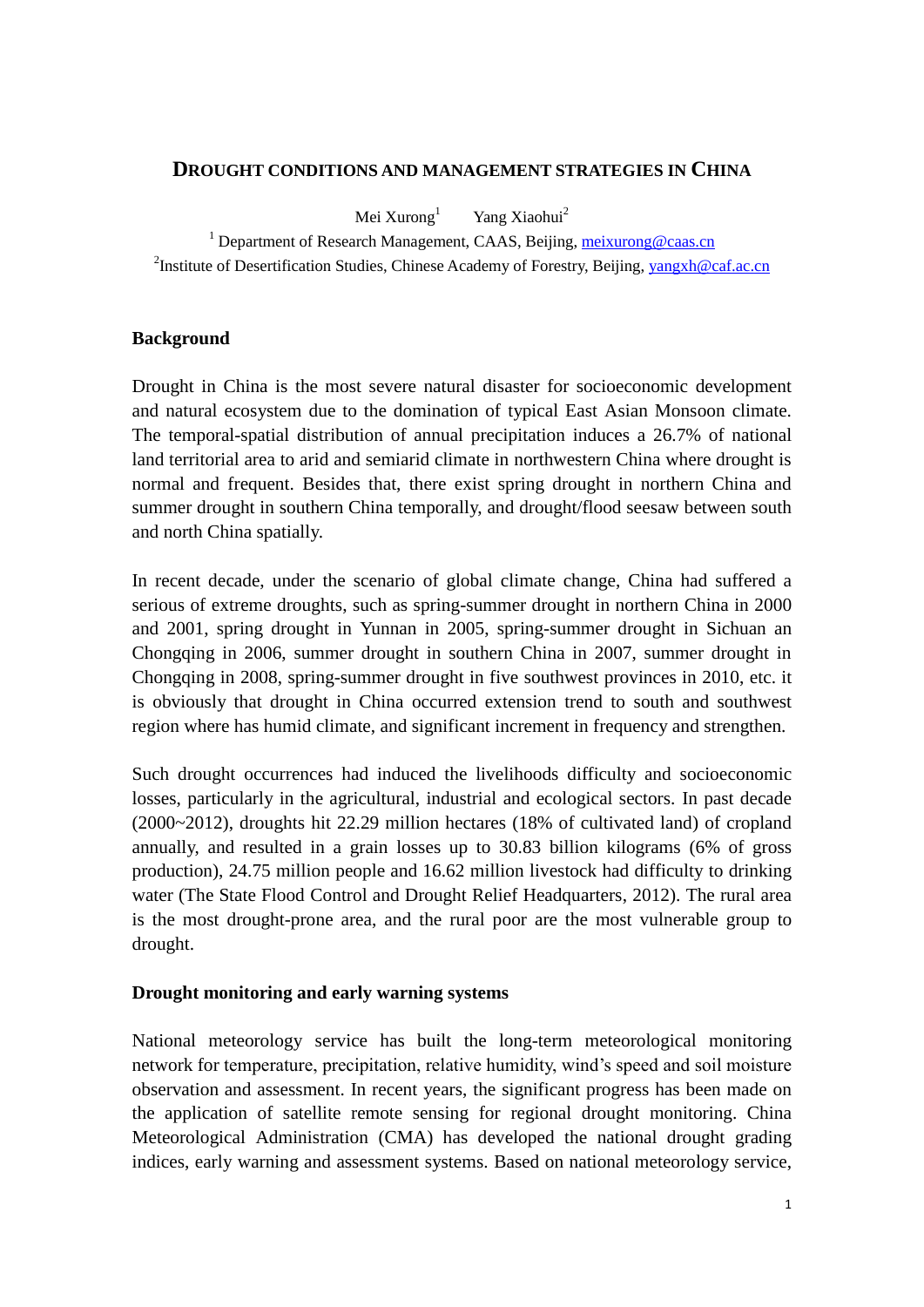China Climate Observation System(CCOS, Beijing) and Arid Climate Observation System (ACOS, Lanzhou), the National Center for Arid Climate Monitoring and Warning (NCACMW) has built a unified, responsive, and efficient drought warning system, include drought warning model, numerical weather prediction model, disaster assessment criteria and decision management. Currently, the daily report of soil moisture monitoring, real-time report of integrated agricultural drought monitoring, and weekly report of agricultural drought forecasting are released nationwide accordingly.

National water resource service has set up the hydrological monitoring network for ground water table, rivers and lakes water levels, water flow discharge, rainfall, evaporation and soil moisture. The drought monitoring report is released bases on the precipitation anomaly index.

China Flood Control and Drought Relief Headquarters organized national departments of meteorology, water, agriculture and civil administration to implement the drought reduction, mitigation and relief by joint effort. As a result, data exchange and disaster consultation mechanism have existed between meteorological department and water resource department, so that the two departments should cooperate in joint drought monitoring and early warning.

# **Vulnerability assessment**

Drought delivers negative impacts on almost all socioeconomic sectors in China. In view of the importance to socioeconomic development, the vulnerable ranks of the sectors are food production, clean drinkable water, forestry and grassland production, industry, service, hydraulic power, water carries and environment.

"Depend on heaven for food" describes the agricultural circumstance in China. However, agriculture and food production have been the most vulnerable sector to drought. For example, drought in 2000 covered, affected and destroyed 40.54, 26.78 and 8.01 million hectares of crops respectively, and consequently induced 60 million tons of grain losses (over 10% of gross). In 2001, the grain losses also reached 55 million tons.

Since 2010, drought-prone area and grain losses have shown a decrement trend (figure 1) due to drought-prone area has been shifting to southwestern China, where less cropland and grain production. But the national number of population and livestock head in difficulty of accessing drinkable water has been maintaining stable by 33.33 million and 24.41 million respectively (figure 2).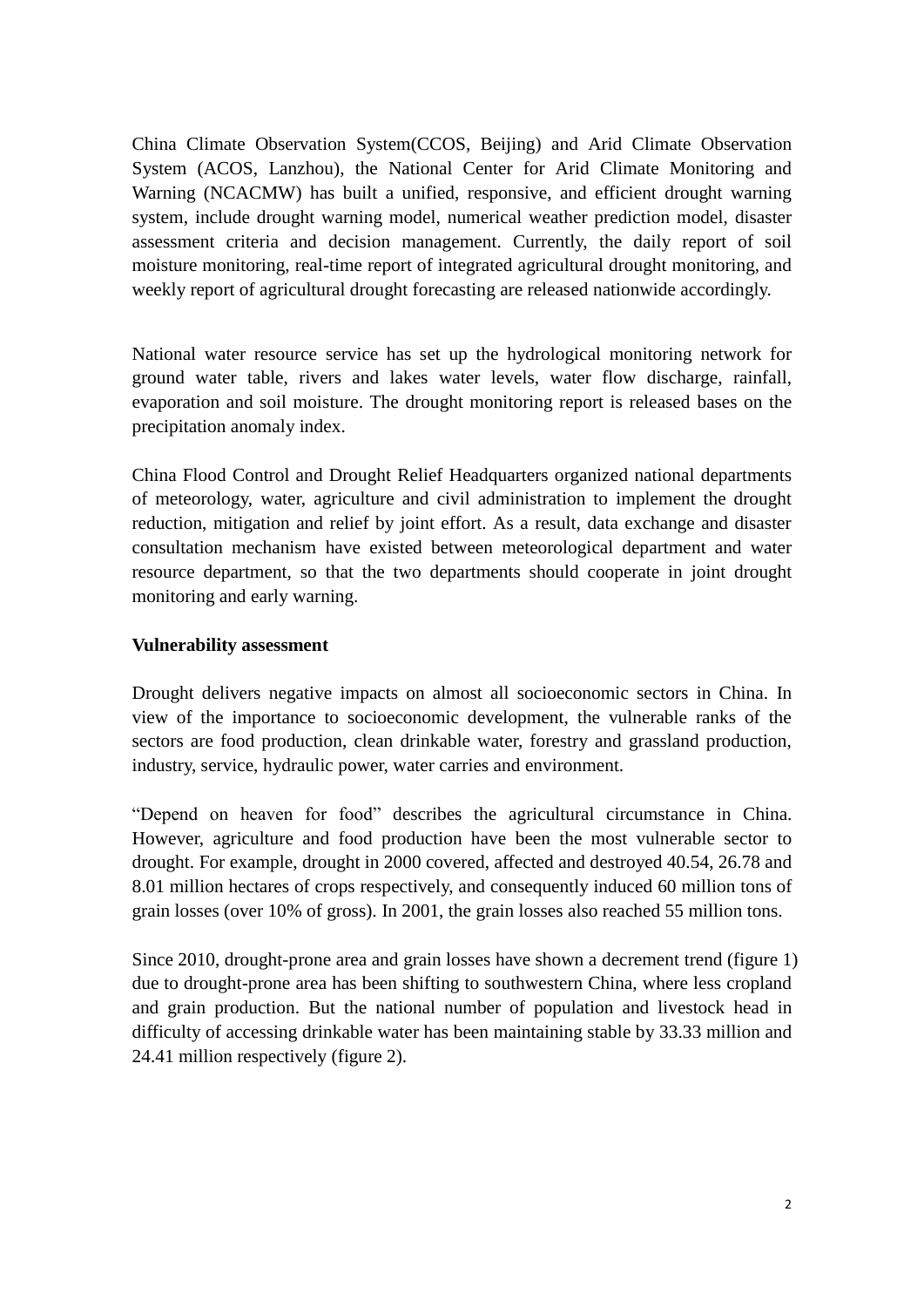

Figure 1. Drought covered, affected and destroyed crop areas, and grain losses.



Figure 2. Population and livestock in drinking water access difficulties

In 2010, according to the Bulletin of Drought and Flood Disaster issued by the State Flood Control and Drought Relief Headquarters, severe drought caused 150.92 billion RMB (about 23.6 billion USD) of national immediate economic losses, in which of five provinces in southwestern China accounted to 98.20 billion RMB (15.3 billion USD), almost 2/3 of the total and 2.1% of local GDP. Drought in the region also induced 4.36 million tons of grain losses, 12.97 million population of suffering from temporal food shortage, 394.67 thousand hectares of cash crop destroyed, and 20.15 billion RMB of accordingly economic losses. Meanwhile, the number of population and livestock head in drinking-poverty accounted to 70.0% and 66.6% of the whole nation respectively. 14.22 million people in small villages had to transport daily life water by human or animal from several to dozens of kilometers for more than half year.

Drought impacts on forestry and grassland are not only the production, but also the risk increment to fire. For other sectors, the major impacts are reducing the capacity of production or service.

#### **Emergency relief and drought response**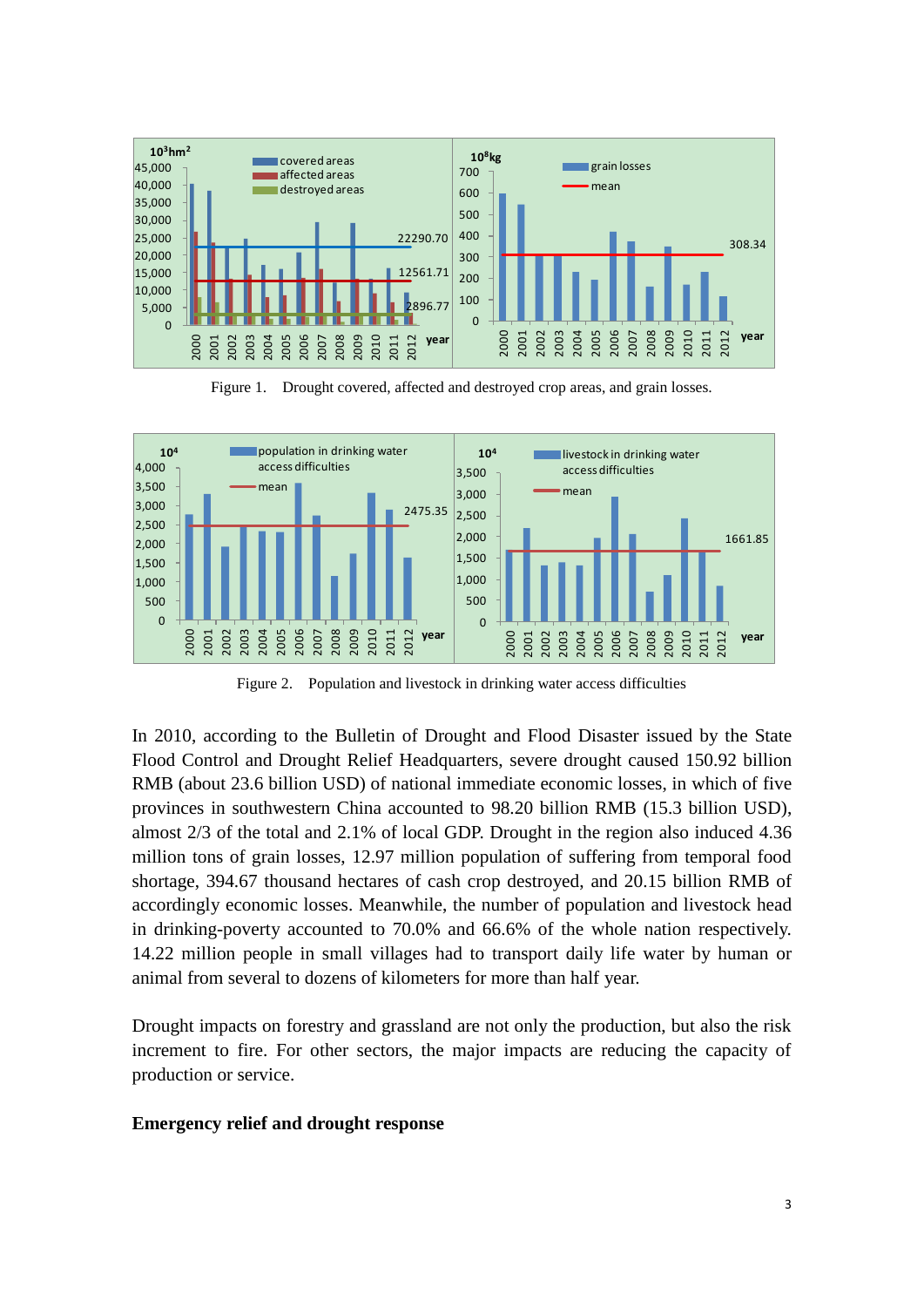There are numbers of types used for disaster relief in China, include central and local government disaster relief fund, reinsurance and commercial insurance, as well as public donation, etc.

The central and local government responds the major duties for emergency relief through the relief fund. The local government should mainly dominate the emergency relief following the principle of hierarchical duties and responsibilities. Regarding the different natural disasters, with the framework of mutual coordination lead by Ministry Civil Affairs (MCA) with Ministry of Finance (MOF) and the National Reform and Development Commission (NDRC), the central finance arranges the special relief fund for extreme disasters based on the actual expenditure last year follow the Budget Law.

Beside the relief fund, emergency goods and materials, such as drinking water, food, cash, seeds, forages, agricultural machines, substances for drought resistance, technologies for disaster reduction, and technical trainings, are delivered by government. The drought resistant allowances are used for maintaining the least living stand and restoring agricultural production.

As a complement of drought relief in food production, the agriculture insurance has been pushed forward from policy making discussion (2004) to legislation (2012). From 2007 to 2011, a total 26.21 billion RMB had been paid by central finance for agricultural insurance premium subsidy. Meanwhile, the commercial insurance had been developed for agricultural disaster relief by using the insurance premium subsidy. The advanced Weather Index methodology for agricultural insurance had been developed and applied by IEDA of CAAS, which supported and cooperated with WFP and IFAD.

The emergency relief system is cost but effective to recovery from disaster rapidly.

# **Practices to alleviate drought impacts**

Governments take the major responsibilities for alleviating drought impacts in concerted effort following regulation guidance implement. The **Emergency Plan**s for national meteorological disasters, national disaster relief and reduction, major agricultural natural disasters, and National Flood Control and Drought Contingency Plan have been issued by relative departments.

Meteorological department responds to monitor and forecast the drought occurrence and operate artificial precipitation in time. Agricultural and forestry departments guide drought management technology to promote production. Water department responds to allocate water supply for irrigation and drinking based on soil moisture analysis. Health department takes measures to prevent and cope with the public health emergencies caused by drought in drinking water safety. Civil administration prepares rescuers and relief goods, and provides essential living relief.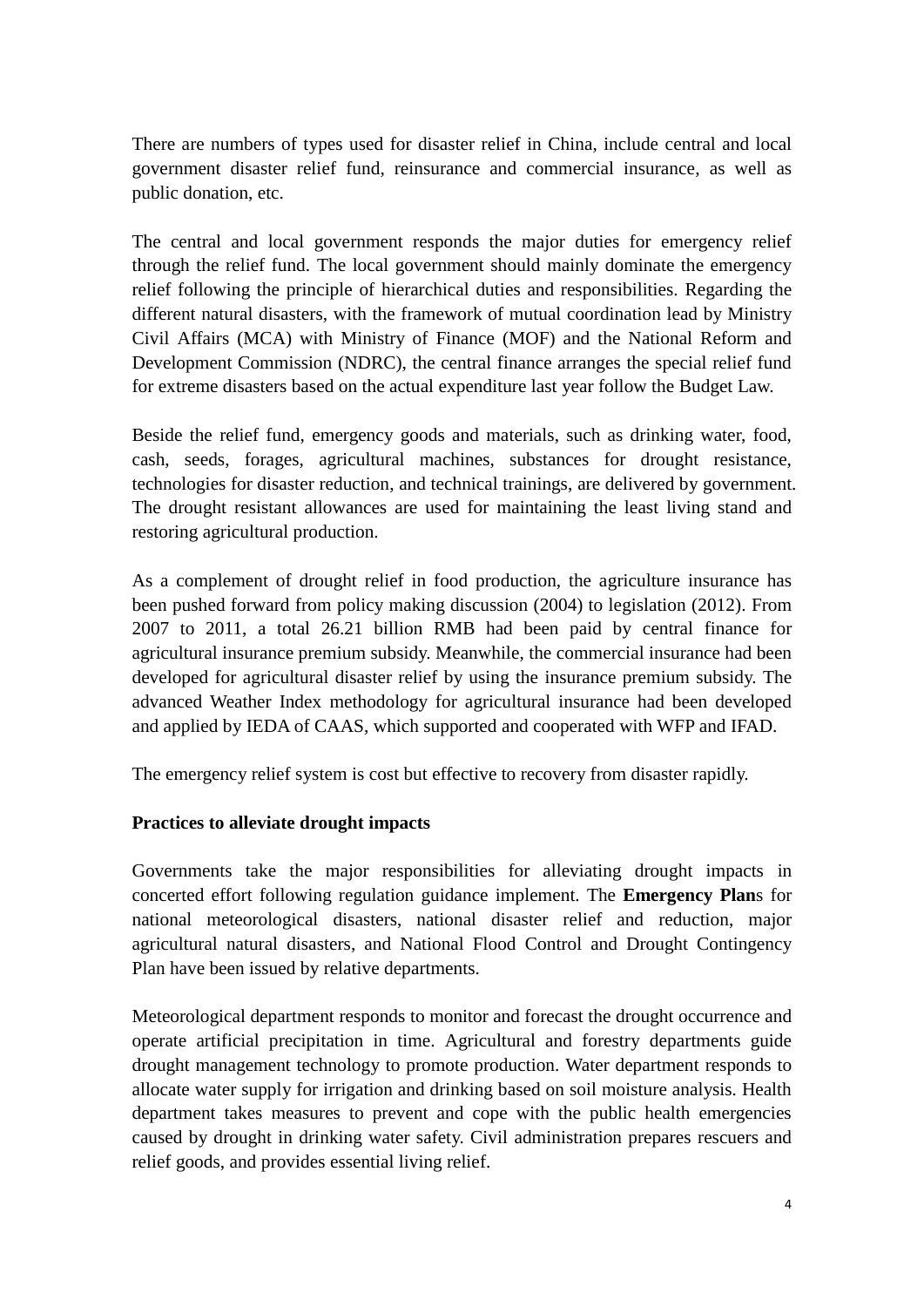Since 2008, an effort of drought reduction and mitigation for food production has been launched by technology subsidies. The central government arranges certain budget annually for winter wheat drought prevention by applying the 1 spray for 3 preventions technology, i.e. spray mixed liquid (pesticide, fungicide, plant regulator, leaf feed and micro-element fertilizer) once, prevent pests and diseases, dry/hot wave, and lodging. Such effort aims at reducing losses from various natural and biological disasters, and functions positively.

# **The need for knowledge and skills on drought management**

Consequently, effective leadership of government in China plays key roles in ensuring essential living condition for vulnerable population, reducing drought impacts, and recovering production. But current drought management focuses on emergency rather than pre-preparation management, such as lack of drought risk assessment and drought insurance products.

Since drought emergency and development takes a relative long duration, the hazardous impacts of drought on socioeconomic sectors are very often blanked or ignored. Therefore, the awareness of drought risk and its management should be strengthened. Historical drought scenarios and real-time occurrences, drought-prone-object based monitoring and risk assessment are essential knowledge bank, but still weak and need to be well developed.

Furthermore, information, knowledge and experience exchange and sharing should be improved among meteorological, water, agricultural, civil administration and health department, so that the integrated assessment, early warning and preparation mechanism should be perfected to improve drought risk management, and provide accurately and timely service for drought reduction, mitigation and relief.